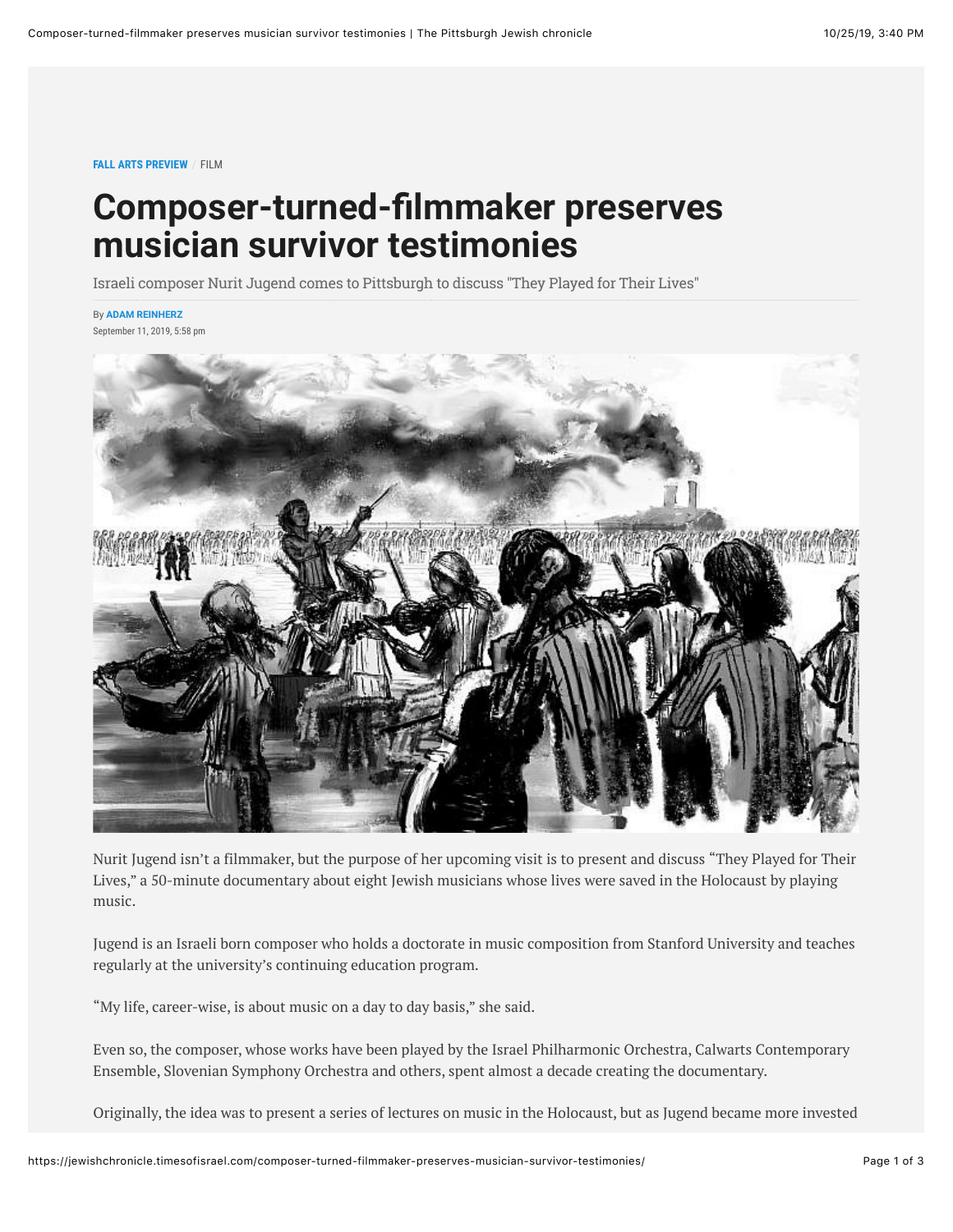in the material, and spent greater time with the survivors, she felt it was necessary to preserve the stories on film.

The first-time documentarian found the necessary funding and recorded eight survivors whose musical abilities facilitated their survival.

"The film touches a lot on the power of music in saving people's lives," she said.

Jugend's work, which will be shown on Oct. 15 at Rodef Shalom Congregation, will include an opportunity for discussion with the filmmaker and the ability to hear Frank Grunwald, one of the Holocaust survivors featured in the film, playing a few songs on his accordion, explained Tsipy Gur, of Classrooms Without Borders.

"This is a different way of bringing the Holocaust and its stories and history to life," said Gur. Apart from the public program at Rodef Shalom Congregation, Classrooms Without Borders is bringing Jugend and Grunwald to different schools throughout the city. "We want to inspire students to really understand how helpful music is to their life and to the survival of the soul," said Gur.

Jugend, who grew up in Haifa and got a Ph.D. at Stanford, said she has better appreciated that concept since starting work on the film.

"Until I spoke to the survivors, and we were in the process of making the film, I never imagined that music can be as powerful as saving lives," she said. "Normally, we think about music, or we listen to music actively or passively, and we are exposed to music mostly for pleasure, and that makes sense. For me, music was about pleasure but mostly about self-expression, and it was there throughout my life. But I do admit that until making this film I never realized it had a power of saving lives, and that was a real amazing revelation for me."



Professionally and personally, music is present in all aspects of her life, but having to imagine it in the context of